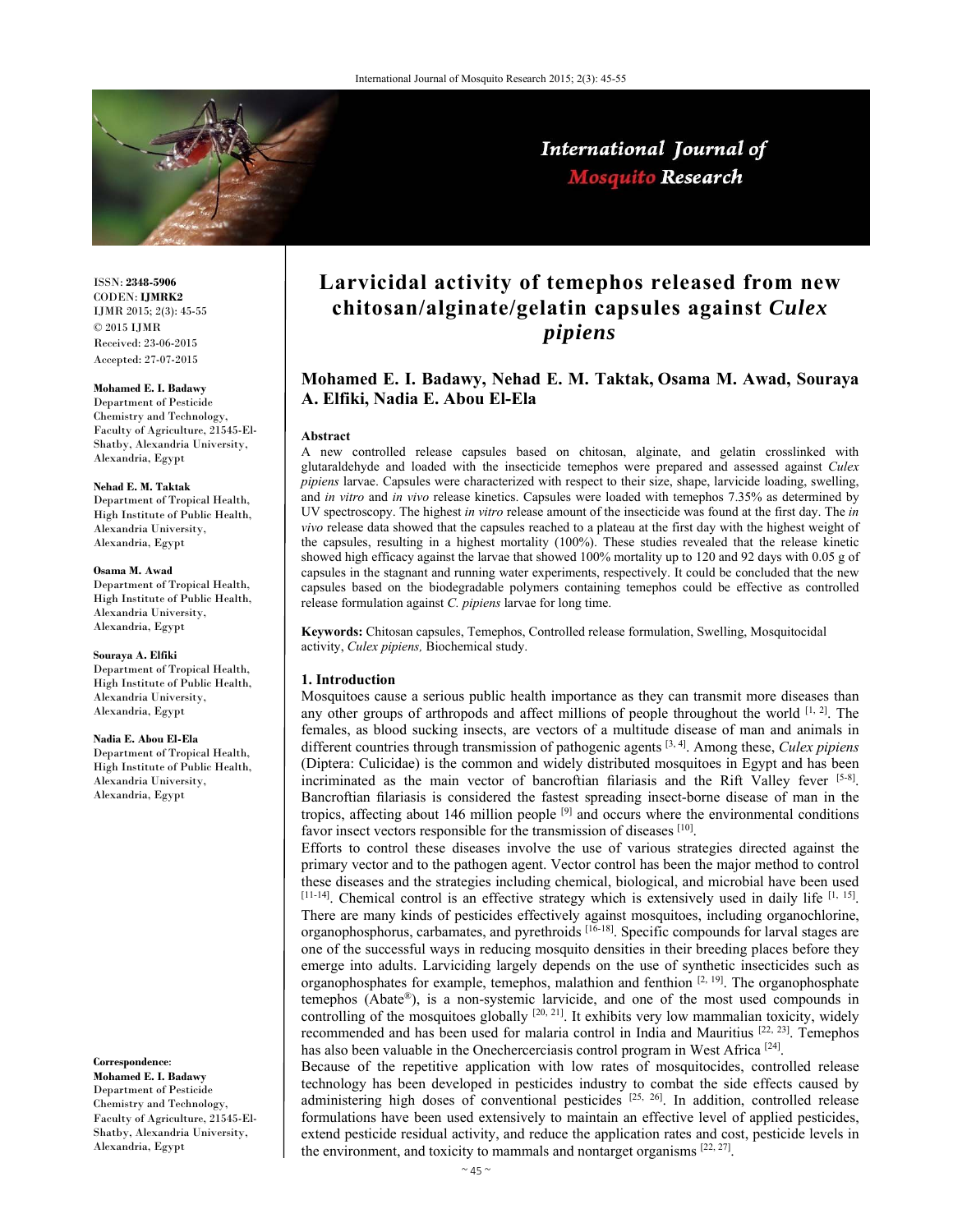Generally, it is considered that an efficient pesticide formulation should not only show an effective biological activity, it must also be safe to mammals and environmentally friendly [28]. Depending on the criterions, different pesticides delivery system has recently been developed [29, 30]. The pesticides are formulated in the form of wettable powders, emulsifiable concentrates, water solutions, powder or granules, aerosols or spray formulations. But such formulations have different degrees of health hazards ranging from respiratory exposure to penetration through the skin. Being larger in size, granules do not pose any of the upper mentioned health hazards but the formulation is not suitable enough to deliver in a convenient way for field application. Considering all these facts, encapsulation is the most efficient way of delivering and control release of pesticides, which reduce exposure to hazard [29, 31].

For environmentally friendly applications, fabrication of controlled release formulations depends on using of biodegradable materials instead of synthetic polymers such plastics. Biopolymers such as chitosan and alginate have been extensively investigated for encapsulation of biologically active compounds, as they are biodegradable, biocompatible, and low mammalian toxic  $[22, 32]$ . Therefore, the present study aims to prepare and develop a crosslinked interpenetrating polymeric network capsules based on chitosan, sodium alginate and gelatin for loading insecticide temephos as effective controlled release formulation against *C. pipiens* larvae. The capsules characterizations including scanning electron microscopy (SEM), FT-IR, physical properties, and swelling capacities were investigated in details. In addition, the *in vivo* effects of this insecticide on biochemical parameters such as acetyl cholinesterase (AChE), carboxyl esterase (CaE), and glutathione S-transferase (GST) was also examined.

# **2. Materials and methods**

# **2.1. Chemicals and insecticide**

Low molecular weight of acid-soluble chitosan  $(3.60 \times 10^5 \text{ Da})$ and 11% degree of acetylation), sodium alginate, gelatin (type A, from porcine skin, 300 bloom), glutaraldehyde (25%), bovine serum albumin (BSA), 4-nitrophenyl acetate (NPA), acetylthiocholine iodide (ATChI), 5,5′-dithiobis(2 nitrobenzoic acid (DTNB), L-glutathione (GSH), 1-chloro-2,4 dinitrobenzene (CDNB), ethylenediaminetetracetic acid (EDTA), acetone, and acetonitrile were purchased from Sigma-Aldrich Co. (Spruce Street, St. Louis, MO, USA). Temephos 93%, *O*,*O*,*O′*,*O′*-Tetramethyl *O*,*O*′ sulfanediylbis(1,4-phenylene) diphosphorothioate was purchased from Kalyani Industries Pvt. Ltd. All other commercially available solvents and reagents were used without further purification.

# **2.2. Test insect and rearing**

The *C. pipiens* third instar larvae were obtained from the susceptible reared strain of Research Institute of Medical Entomology, Ministry of Health, Dokki, Giza, Egypt and reared under laboratory conditions. About 400-600 larvae of *C. pipiens* were transferred to white enameled and shallow trays about 30 cm diameter containing 2-3 liters of dechlorinated water. These trays were always covered with mesh screen to prevent oviposition by escaped adult mosquitoes and were maintained at 26±2°C and 70±5 %) RH with a 14:10 (L:D) photo-period. The Larvae were fed daily on biscuits and yeast power in the 3:1 ratio until pupation and water was

replaced every two days. The pupae were transferred from the trays to plastic cups containing de-chlorinated water and were maintained in cages with netting cover wood frames  $(30\times30\times30$  cm) until adults emerged. Adults were provided with 10% sucrose solution and females were fed on pigeon blood for four times a week  $[33]$ . The egg-rafts were placed in the white trays containing de-chlorinated water until hatching.

# **2.3. Dose-response larval bioassay for technical temephos**

The acute toxicity of technical temephos (93%) was evaluated by mixing different concentrations, prepared in dimethyl sulphoxide (DMSO), with de-chlorinated tap water. The appropriate volume of dilution was added to 100 mL of dechlorinated water in plastic cups to obtain the desired target concentrations (0, 2, 4, 6, 8, 10, 20, 30, and 40 ppb). Three replicates were tested for each concentration and controls were set up simultaneously with de-chlorinated water. The test cups were held at  $25 \pm 2$ <sup>o</sup>C and preferably a photoperiod of 12:12 (L:D). Larval mortality was recorded after 24 and 48 h of the exposure. Larvae that have pupated during the test period will negate from the test. The log dose-response curve was used for the determination of the  $LC_{50}$  and  $LC_{95}$  values according to the probit analysis [34]. If the mortality in the control was between 5 and 20%, the mortalities of the treated groups were corrected according to Abbott's formula [35].

## **2.4. Preparation of chitosan/alginate/gelatin capsules loaded with temephos**

Chitosan/alginate/gelatin capsules were prepared in crosslinking with glutaraldehyde as follows. Chitosan was dissolved in 1% aqueous acetic acid solution until the solution was transparent to achieve a final chitosan concentration 10000 mg/L. Sodium alginate was dissolved in distilled water and stirred mechanically until dissolved completely. Glutaraldehyde solution was mixed with sodium alginate solution to obtain final concentrations 2% (w/v). Gelatin solution 2.5% (w/v) was prepared in distilled water. To form the capsules,  $25 \text{ mL of } 1\%$  (w/v) sodium alginate solution in distilled water containing 2% (w/v) glutaraldehyde was placed in a beaker. 12.5 mL of the chitosan solution  $(1\%, w/v)$  was mixed with 12.5 mL the gelatin solution  $(2.5\%, w/v)$  and this mixture was then dropped by syringe (internal diameter  $= 0.5$ ) mm) into the alginate / glutaraldehyde solution with gently stirring at 25° C. The product with spherical shape was formed immediately after the dropwise addition; after 1 h of reaction, the capsules formed were removed by sieving from the solution then washed with distilled water for several seconds, dried and kept in a desiccator until further use. Loaded capsules with insecticide temephos was prepared by the same method by mixing temephos (0.0625 g) dissolved in acetonitrile (3 mL) with chitosan solution.

# **2.5. Capsules characterizations**

# **2.5.1. Capsule size measurement**

Ten samples of the completely dried capsules from formulation were selected and their sizes were measured by using 6 inch LCD Digital Vernier Caliper/Micrometer Guage 150 mm (Shenzhen, China) with an accuracy of  $\pm$  0.02 mm/0.001 inch.

# **2.5.2. Scanning electron microscopy (SEM)**

SEM was made with a JEOL JSM-5300 microscope (JEOL USA, Inc.) to observe the surface morphology of the capsules. The observations were performed at an accelerating voltage of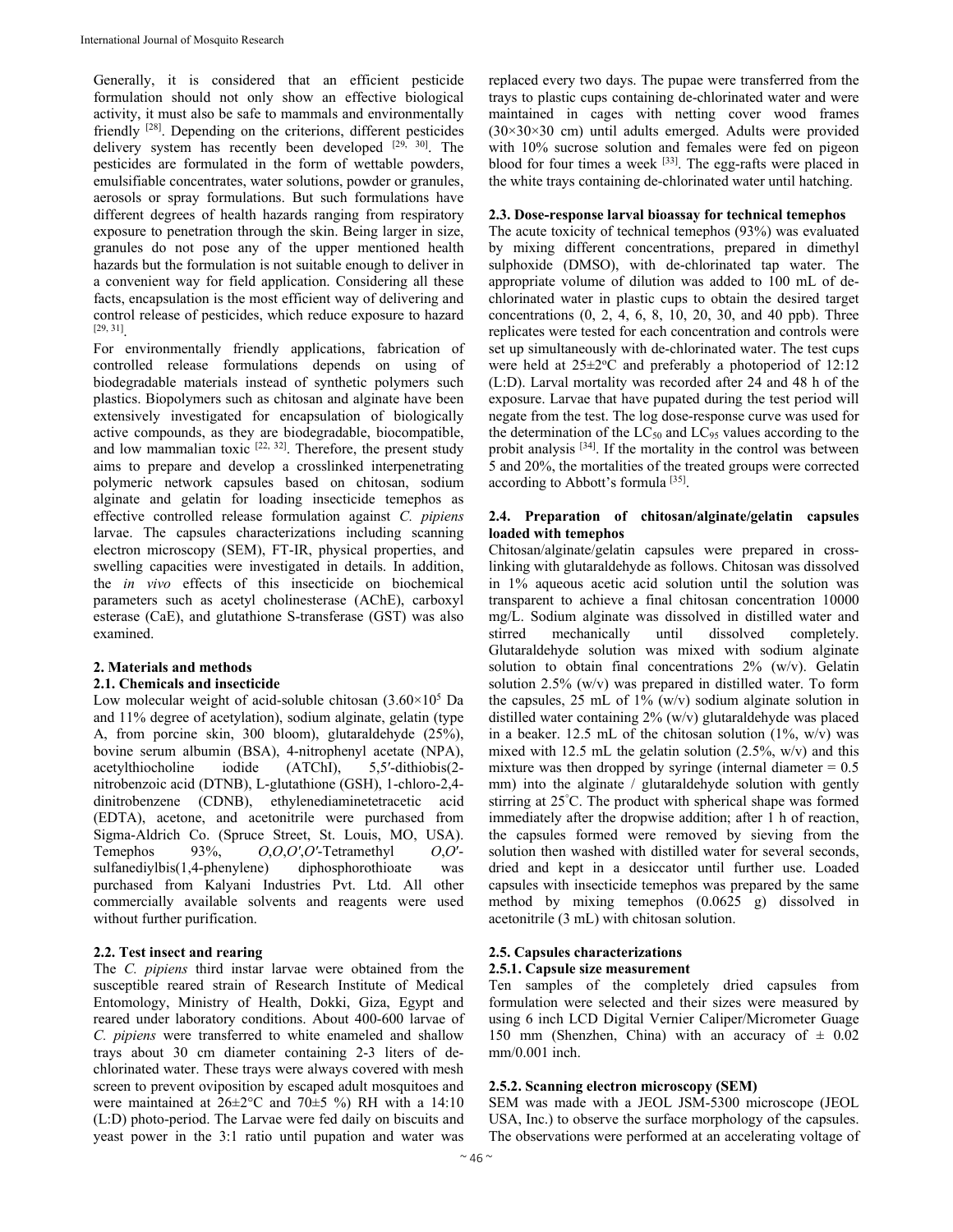25 kV. The dry gel spheres were mounted on metal stubs with double-sided tape, sputtered with gold and viewed in the SEM.

#### **2.5.3. FT-IR spectroscopy**

 The capsules were analyzed with FT-IR spectroscopy with KBr discs, in the range from  $4000$  to  $400 \text{ cm}^{-1}$ , with a resolution of 4.0 cm-1 on a Perkin Elmer FT-IR Spectrophotometer (Waltham, Massachusetts, USA).

## **2.5.4. Swelling properties**

The swelling studies of loaded and unloaded capsules were carried out by the following method. The capsules water uptake was determined by immersing a definite weight (0.05 g) of capsules into distilled water and allowed to swell and the water gain being weighed at a different time intervals up to 10 days. Excess surface water was removed by being wiped with soft paper and the percentage of swelling was calculated by the following equation:



Where  $W_t$  and  $W_0$  are the weights of the swollen sample at time t and that of the original sample, respectively. Experiments were performed in triplicate, and the data obtained were averaged.

#### **2.6. Spectral analysis and estimation of temephos content in controlled release capsules**

Absorption scans in the range of 190 to 340 nm were performed on 5 mg/L temephos in acetonitrile using U.V/Visible Spectrophotometer (Alpha- 1502. Laxco Inc, USA). The solvent only was used as blank. The maximum wave length  $(\lambda_{\text{max}})$  appeared at 201 nm. Therefore, all absorbance measurements were performed at this wave length. For estimation the temephos content in capsules, a weight of 0.01 g of the capsules was immersed in acetonitrile (2.5 mL) and grinded to disintegrate the capsules. The vial was left at room temperature for 2 h and then filtered through Whatman filter paper No. 1. The filtrate of acetonitrile was used for UV analysis at 201 nm ( $\lambda$  max of temephos). Blank capsules without temephos was extracted and used as a control.

# **2.7. The** *in vitro* **temephos release study**

Four weights of capsules (0.005, 0.01, 0.02, and 0.05 g) were immersed in 100 mL of distilled water and stored at  $25 \pm 2$ °C. Two techniques were studied included the running and stagnant water daily. A sample of 0.5 mL was taken from each bottle at different time intervals and analyzed by UV spectroscopy at 201 nm until temephos non-detectable. The distilled water sample was used as a blank. The measured water samples were poured back into the dissolution cell to keep the volume constant.

#### **2.8. The** *in vivo* **temephos release study**

The *in vivo* temephos release against *C. pipiens* larvae was evaluated in two techniques. Firstly, bioassay in stagnant water was conducted as follows. Capsules (0.005, 0.01, 0.02, and 0.05 g) were placed in 100 mL of water containing 10 third instars of *C. pipiens* larvae, and their death was monitored as a function of time daily for a period of time without change of water but with fresh larvae [36, 37]. Experiments were run in three replicates, and a control sample was obtained by larvae

being kept in water under the same conditions, but with unloaded beads. Secondly, the bioassay in running water which the solution and larvae were removed and discharged daily and the capsules were kept in a small portion of water. After that the water was replenished and fresh larvae were added, and a new death/survival count was carried out daily. The trial was repeated until a negligible mortality was obtained. The mortality percentages were recorded in two experiments.

## **2.9. Biochemical studies**

Specific activities of AChE, CaE and GST were determined in surviving larvae after 24 h of exposing to  $LC_{50}$  of temephos. Larvae were homogenized using a glass/Teflon homogenizer in 10 mM NaCl  $(1\%, w/v)$  Triton X-100, and 40 mM sodium phosphate buffer (pH  $7.4$ ) at  $4^{\circ}$ C. The homogenate was filtered through cheesecloth and centrifuged at 5000 rpm for 20 min at 4°C. The supernatant were used immediately for assaying AChE, CaE and GST or were stored at -20°C. All the experiments were performed in triplicate. Crude protein was determined according to Lowry *et al.* method <sup>[38]</sup> using BSA for standard curve. Activity of AChE was determined by the colorimetric method of Ellman and co-authors [39] using 0.075 M ATChI as a substrate. The assay medium (1.5mL total) consisted of 1,420  $\mu$ L phosphate buffer (pH 8), 20  $\mu$ L of the crude enzyme, 50 µL of 0.01 M DTNB, and 10 µL of 0.075 M ATChI. Over 10 min incubation at 37°C, the reaction was monitored using a Unico 1200 Spectrophotometer at 412 nm. The specific activity was expressed as  $\Delta OD_{412}$  min<sup>-1</sup>.mg protein-1. CaE activity was assayed by spectrophotometer using the substrate NPA according to the method of Chanda and co-authors  $[40]$ . The assay medium (2 mL total) consisted of 1925 µL of 20 mM Tris-HCl buffer (pH 8.0) containing 1 mM EDTA, 50µL of enzyme extract and 25 µL of 5 mM NPA. In this method, after 5 min of incubation at 25°C, the formation of yellow 4-nitrophenol was measured at 405 nm and plotted against a standard curve of 4-nitrophenol. The specific activity was expressed as  $\Delta OD_{405}$  min<sup>-1</sup>.mg protein<sup>-1</sup>. GST activity was measured as described by Saint-Denis and co-authors  $[41]$  by mixing of 1650 uL of 100 mM phosphate buffer (pH 7.4) containing 1mM EDTA, 50uL of enzyme extract, 200 uL of 2.5 mM GSH, 100 uL of 1 mM of CDNB, as a substrate. The absorbance was measured at 340 nm. One unit of activity corresponded to the quantity of enzyme conjugating 1 mmol of GSH per min. The specific activity was expressed as **Δ**OD340.min-1.mg protein-1. For all enzymes, blanks (reaction mixture free of crude enzyme sample) were periodically checked for non enzymatic activities; however, no significant activity was observed for all.

# **2.10. Statistical Analysis**

Statistical analysis was performed using the IBM SPSS statistics version 21.0 software program (Statistical Package for Social Sciences, USA). Mortality percentages were calculated for each treatment bioassay methods and corrected using Abott's equation  $[35]$ . Means and standard error (SE) were determined from three independent replications performed for each treatment. The log dose-response curves were used in the determination of the  $LC_{50}$  value for the insect bioassay according to the probit analysis [34]. The 95% confidence limits were determined by the least-square regression analysis.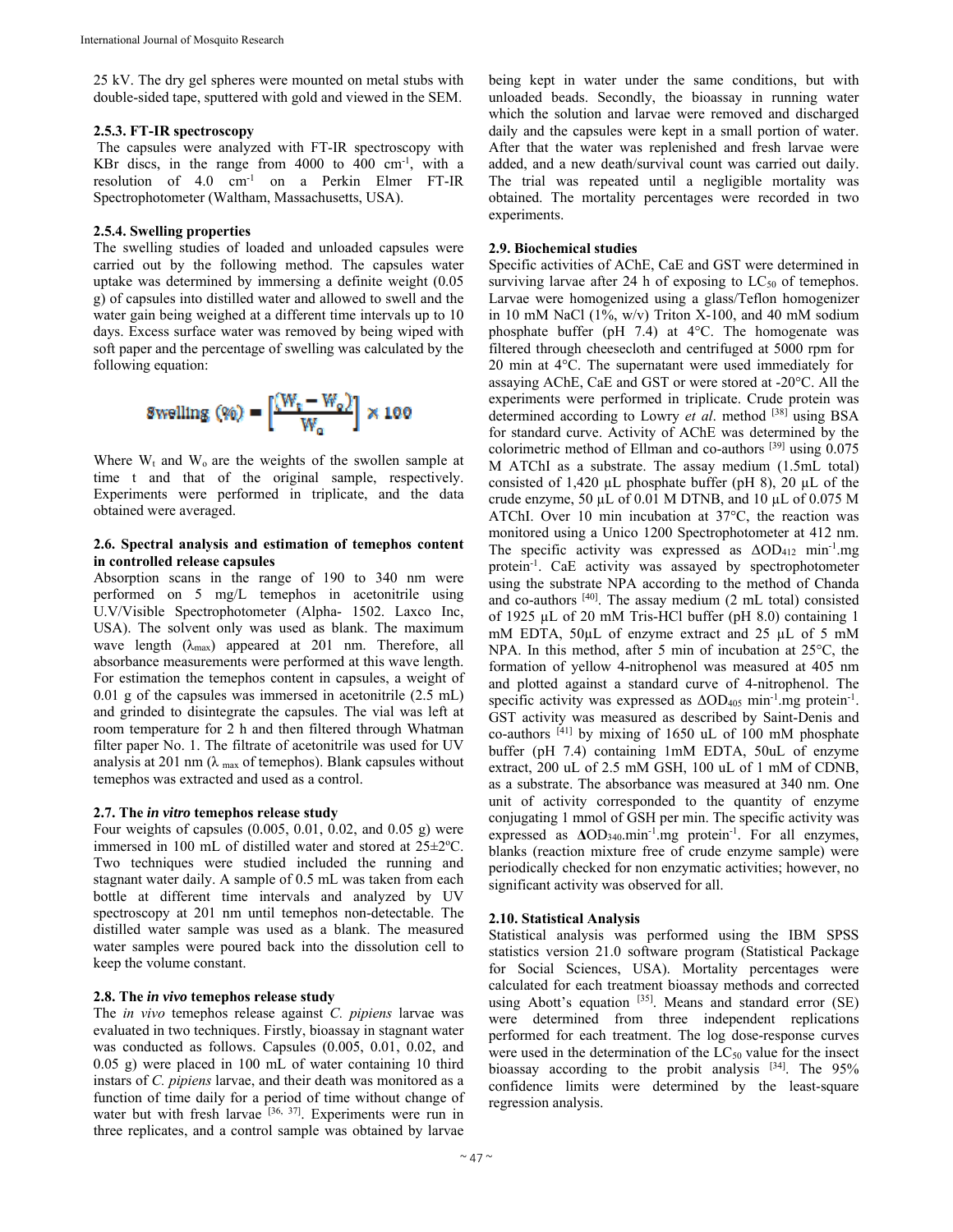#### **3. Results and discussion**

#### **3.1. Preparation of the capsules**

In the present study, the reaction between chitosan  $(1\%)$ , sodium alginate (1%) crosslinked with glutaraldehyde (2%) and their combination with gelatin (2%) produced spherical capsules. The capsules were in yellowish-brown in color before drying and in brown in color after drying. The same method was also made in the presence of 5000 mg/L of the insecticide Temephos (technical grade 93%) to prepare the loaded capsules. The properties of the unloaded and loaded capsules are summarized in Table 1. It can be noted that the unloaded capsules are bigger in diameter (1004 µm) than that loaded with the temephos (954 µm) which gave 820 and 2650 capsule per gram, respectively. Capsules were loaded with 7.35% temephos, as determined by UV spectroscopy at 201 nm.

**Table 1:** Properties of chitosan/sodium alginate/gelatine capsules loaded and unloaded with the mosquitocide temephos

| <b>Parameters</b>          |                                                    | Unloaded<br>capsules | <b>Capsules loaded</b><br>with temephos |  |
|----------------------------|----------------------------------------------------|----------------------|-----------------------------------------|--|
|                            | Components ratio, %<br>(Ch:Alg:Gel:Glut: temephos) | 1:1:10:2:0           | 1:1:10:2:7.35                           |  |
| Capsule color              |                                                    | Yellow               | Brown                                   |  |
| Weight before drying $(g)$ |                                                    | 17.68                | 10.33                                   |  |
| Weight after drying (g)    |                                                    | 1.53                 | 0.840                                   |  |
| Capsule no./g              |                                                    | 820                  | 2650                                    |  |
| Diameter (um)              |                                                    | $1004 \pm 32$        | $954 \pm 29$                            |  |
| Flexibility                | Before drying                                      | Flexible             | Flexible                                |  |
|                            | After drying                                       | Hard                 | Hard                                    |  |

Ch: Chitosan, Alg: Alginate, Gel: Gelatin and Glut: Glutaraldehyde.

In this work, it was necessary to modify chitosan structure with alginate and crosslinking with glutaraldehyde as it has been reported that the mechanical strength of chitosan capsules is low, thus limits its use as a controlled release formulation [32, 42]. Chitosan reacts with alginate via ionic interaction between the carboxyl residues of alginate and the amino terminals of chitosan  $[43]$ . The interaction could also be via intermolecular hydrogen bonding as described by Ngah and co-authors [44] who studied the reaction mechanism between starch and alginate in crosslinking. This complex reduces the porosity of the alginate capsules and decreases the leakage of the encapsulated substances. Bhan and co-authors [28] encapsulated temephos at ratios of 1 to 16% and imidacloprid at 1 to 8% within biodegradable and biocompatible polyethylene glycol in different ratios. Nnamonu and co-authors [45] prepared and characterized slow release formulations of imazaquin (a herbicide) in starch and chitosan beads reinforced with alginate. They obtained highly porous spherical beads with diameter of 2310-2530 µm. A chitosan and cashew gum beads containing insecticide dichlorvos [2,2-dichlorovinyldimethyl phosphate (DDVP)] prepared by Paula and co-authors  $[37]$ resulted loading ratio of DDVP from 5.15 to 71.4%. The chitosan and chitosan/ cashew gum beads had average masses of 2.56 and 2.47 mg and average diameters of 1570 and 1760 µm, respectively.

# **3.2. Scanning electron microscope (SEM) analysis**

SEM photographies of loaded and unloaded capsules are shown in Figure 1. The capsules were initially studied under a light stereo microscope before and after drying (Figure 1A and 1B, respectively) to distinguish their characteristics. They appeared spherical in shape and yellow gold in color before

drying and turned to brown after drying. Under SEM, the unloaded capsules were characterized irregular in shape with longitudinal cavity (Figure 1C) and their surfaces morphology were examined under power of magnification 35000x and appeared a lot of pores and wrinkles (Figure 1D). After loading with the insecticide temephos, the capsules appeared under SEM as regular oval in shape with cavity (Figure 1E) and its surface morphology under power of magnification 35000x seemed more rough with a lot of scars (Figure 1F). This confirmed that the loading of the temephos on the capsules fill all pores. It was found that the capsules were characterized elliptical and uniform in shape, which indicates a good compatibility between chitosan, alginate and gelatin biopolymers. The capsules diameter was ranged from 950 to  $1000 \mu m$  in size.



**Fig 1:** Stereo optical microscope morphology of whole shape (magnification, X10) of the wet capsules prepared from chitosan (1%), alginate (1%), glutaraldehyde (2%) and gelatine of 2.5%, before (A) and after (B) drying. SEM photograph of unloaded capsules (C) and its surface morphology (D); and SEM photograph of loaded capsules with temephos (E) and its surface morphology (F). Scale bar 100  $\mu$ m and magnification x100 for whole capsules and scale bar 0.5  $\mu$ m and magnification x35000 for their surface …………. morphologies.

#### **3.3. FT-IR spectroscopy**

Figure 2 shows the FT-IR spectra of the unloaded (A) and loaded capsules (B). In both spectra, the absorption band at  $3405$  and  $3391$  cm<sup>-1</sup>, respectively were recorded in this work due to the hydroxyl group O-H stretching vibrations which is characteristic of natural polysaccharides. The weak absorption band at 2930 (Figure 2A) and 2949 cm<sup>-1</sup> (Figure 2B) represent the -OH stretching vibration. The strong asymmetric stretching absorption band at  $1649 \text{ cm}^{-1}$  in both spectra is due to the presence of carboxylate anions in sodium alginate and chitosan. In the spectrum of the loaded capsules, it can be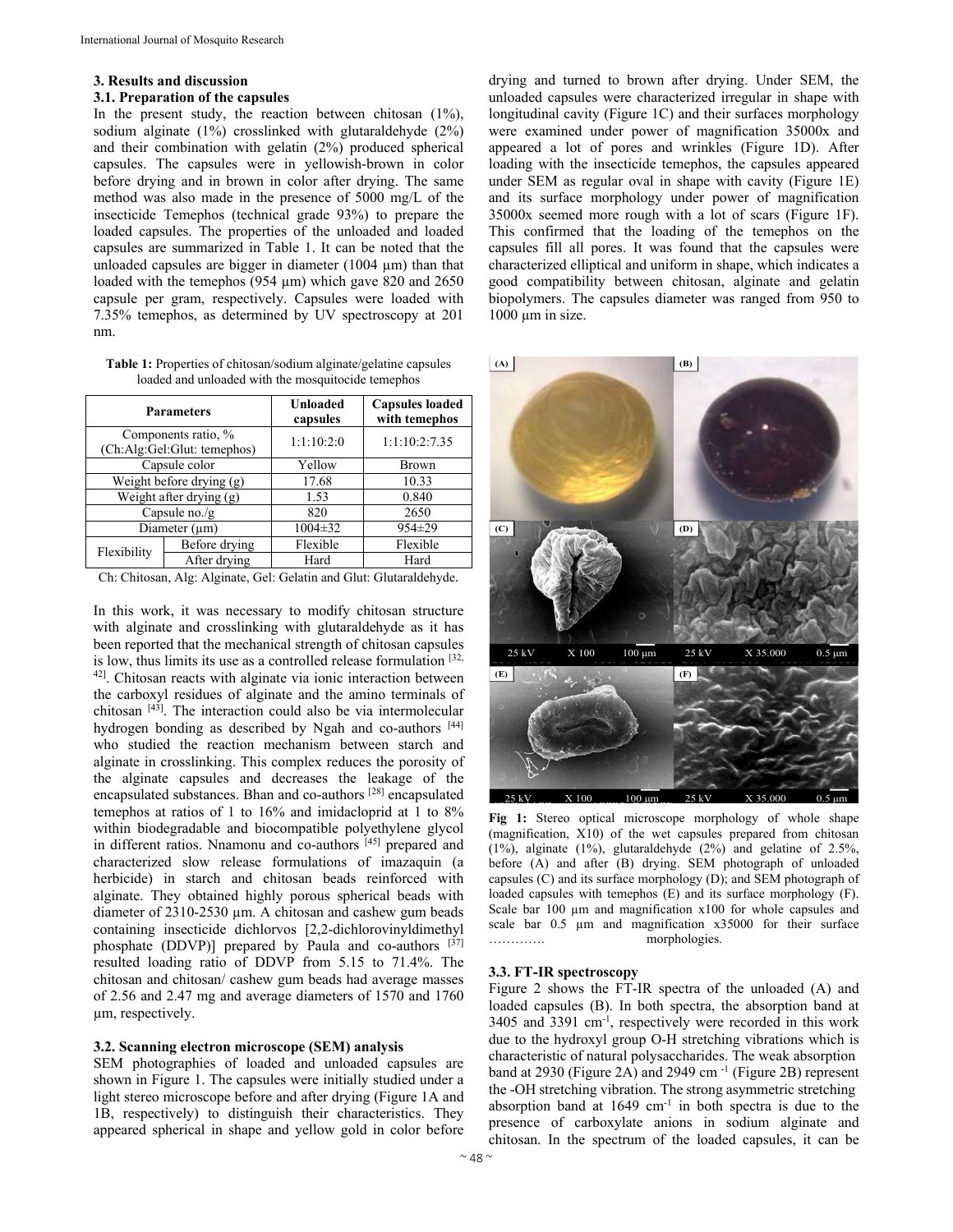noted that new strong absorption bands at 1486, 1212, 1037, 935 and 839 cm-1. The strong stretching absorption band at 1037 cm-1 appeared only in the loaded capsules spectrum due to P=S of temephos. The absorption band at 839 cm<sup>-1</sup> is assigned to P-O-C and the absorption band at  $1486 \text{ cm}^{-1}$  is assigned to CH3 asymmetric stretching in the temephos structure. Absorption band at  $935 \text{ cm}^{-1}$  is assigned to P-O-R and the band at 1212 cm-1 is assigned to C-O.



**Fig 2:** FT-IR spectra of unloaded **(A)** and loaded **(B)** capsules with temephos.

## **3.4. Swelling study**

The swelling capacity of loaded and unloaded capsules is shown in Figure 3 during ten days of the experiment. The unloaded capsules gradually increased in their weight and exhibited a higher water absorption rate than the loaded capsules through the first six days. The capsules rapidly swelled within the first 24 h. The highest swelling degree was

obtained at the third day (170%) however it was decreased to 80% on seventh day then remained constant up to tenth day. However, it can be noted that the swelling of the loaded capsules tend to be more stable along the experiment (80 to 100%).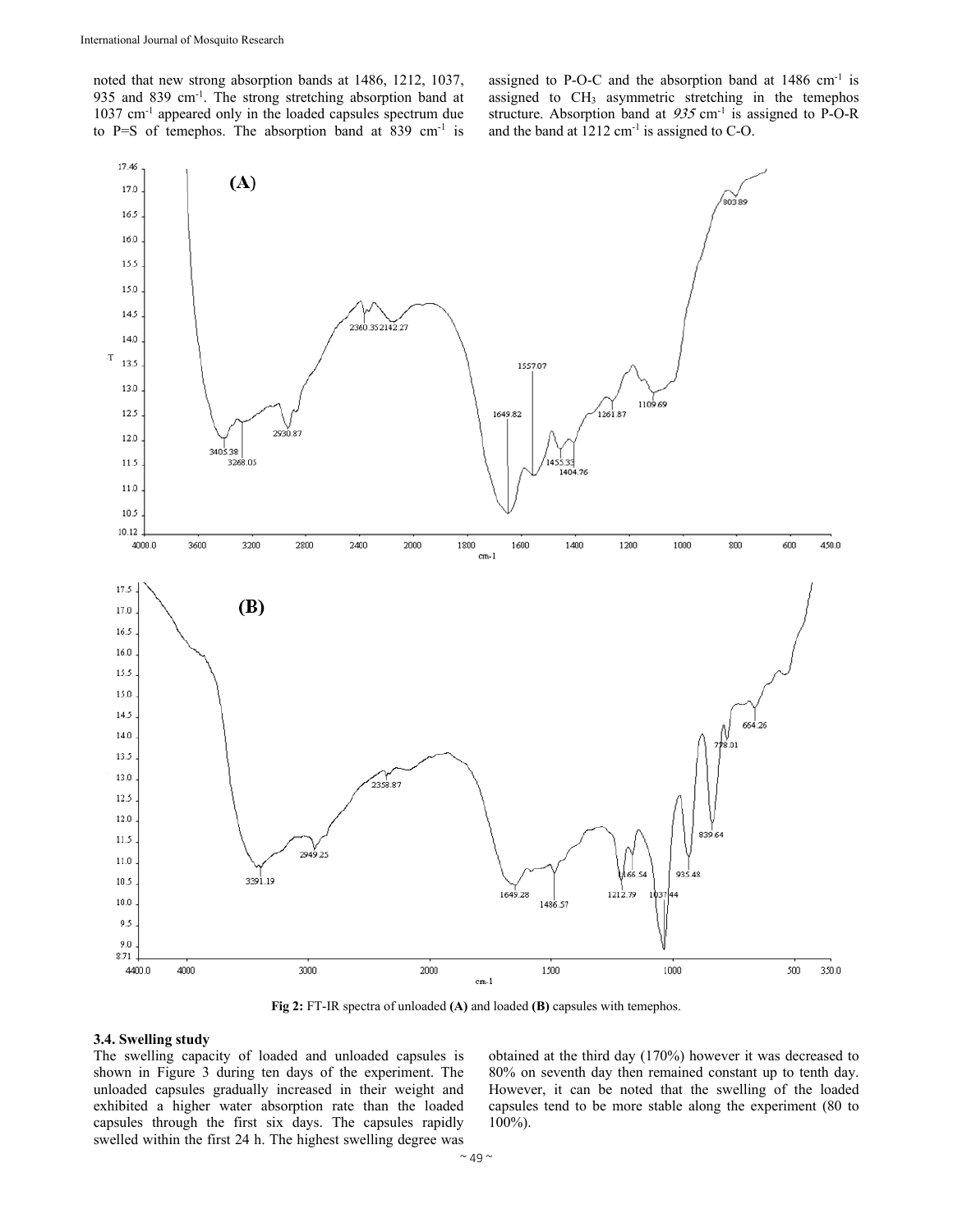

**Fig 3:** Swelling kinetics of loaded and unloaded capsules with temephos during ten days.

The swelling ability of the capsules is an important factor to evaluate its property, used as scaffold materials for controlled temephos release in water to play an active role as a larvicide for a long period. Swelling property refers to the hydrophilic groups and more positively charged amino groups along of the biopolymer chains lead to much expanding polymer network  $[46, 47]$ . In addition, the swelling behavior of the capsules mainly results from the electrostatic repulsion between the negatively charged carboxyl groups on alginate and gelatin. Furthermore, it is known that only the primary amine groups of lysine and arginine residues on the gelatin may reacting with glutaraldehyde, while each glucosamine unit of chitosan can reacting with glutaraldehyde and lysine and arginine residues in gelatin are much less. On the other hand, the chitosan has more average number of primary amine groups than of the gelatin in the reaction with the glutaraldehyde [48, 49]. Paula and his research group [37] prepared chitosan/cashew gum beads loaded with insecticide dichlorvos. They confirmed that the unloaded and loaded beads did not differ significantly in their swelling characteristics. However, in the current study we found that the unloaded capsules showed high swelling degree than the loaded. This result may be referring to the complex formation between the polymers that reduces the porosity of the capsules and decreases the sorption of the water into capsules.

## **3.5. Temephos** *in vitro* **and** *in vivo* **release kinetics**

Chitosan capsules were loaded with 3.4% temephos as determined by UV spectrophotometer at  $\lambda_{\text{max}}$  201 nm. A calibration curve given by the following equation: Absorbance  $= +0.129$  C (mg/L), with 0.992 correlation coefficient. This equation was used for temephos determination. Figure 4 shows the *in vitro* release of temephos (mg /100 mL water) from prepared capsules in the running **(A)** and stagnant water **(B)** daily during a month and 40 days, respectively. On the first day, the highest quantity of temephos (0.74 mg) released in 100 mL water from the highest weight of capsules (0.05 g) in the running water followed by 0.59, 0.40, and 0.17 mg/100 mL water for 0.02, 0.01, and 0.005 g capsules, respectively (Figure 4A). After that, the quantities of the temephos released from all samples (0.005, 0.01, 0.02, and 0.05 g) significantly decreased with change of water daily. The temephos released reached to none detected by the UV spectrophotometric method on tenth day and at day 12 for 0.01 g of the capsules, while with 0.02 and 0.05 g, temephos continue to be detected up to twenty-one day.

In stagnant water experiment, the release kinetics of temephos from the capsules is shown in Figure 4B. The quantities of temephos released were increased rapidly from the four weights of the capsules (0.005, 0.01, 0.02, and 0.05 g) on the first day (0.20, 0.41, 0.61, and 0.74 mg/100mL, respectively). Moreover, the release was increased to the maximum values at seventh day (0.28, 0.47, 0.69, and 1.0 mg/100 mL for 0.005, 0.01, 0.02, and 0.05 g, respectively). After that it was decreased gradually to none detected at day 25, 26, 27, and 40 for 0.005, 0.01, 0.02, and 0.05 g of the capsules, respectively. It can be noted that, the quantities of temephos released were highly accumulated in stagnant water than running water experiment.

The *in vivo* release behaviour of temephos according to the larval mortality percentages for different weights of capsules (0.005, 0.01, 0.02, and 0.05 g) is shown in Figure 5 in running water (A) and stagnant water (B) experiments. In the two types of experiments, mortality percentage recorded 100% from the first day for all weights of capsules. The highest weight of capsules (0.05 g) exhibited 100% larval mortality up to the day 92 in the running water, but in stagnant water still achieved 100% mortality up to the day 120. This amount showed long effect in larval mortality (30% on 134 day) in the running water however, showed high activity up to 211 day (60%) in the stagnant water experiment. The capsule weights of 0.005 and 0.01 g showed gradually decreasing in the mortality up to zero at 36 day and 92 day in running and stagnant experiments, respectively. At the weight of 0.02 g, the larval mortality gradually decreased from 100% to zero on 43 day in the running water experiment. However, in stagnant water, the mortality still 100% throughout 43 day then decreased to 40% on 190 day and still effective (20% mortality) up to 211 day. This result is in agreement with the results obtained previously by Paula and co-authors  $[37]$  who reported that dichlorvos  $[2,2$ dichlorovinyldimethyl phosphate (DDVP)] loaded in chitosan and cashew gum beads resulted the highest larval mortality of *Aedes sp* with high masses of beads used. Mulla and coauthors [50] studied the *in vivo* release of Bti tablets and a zeolite granules formulation of temephos (1%) during 6 months against *A. aegypti.* They reported that 0.37 g of Bti/50 L of water provided control for about 90-112 days, whereas the temephos formulations at  $5$  g/50 L of water (100,000 ppm) yielded almost 100% control for more than 6 months. On the contrary, Toma and co-authors  $[51]$  prepared a Bti tablet formulation containing (34000 ppm) was reported to induce 100% larval mortality of *A. albopictus* after 24 h; however, the larvicidal activity lasted only about 48 h. Our study was also in agreement with Bhan and co-authors  $[28]$ , who studied the encapsulation of temephos and imidacloprid on biodegradable and biocompatible polyethylene glycol in different ratios. They studied this formulation against *C. quinquefasciatus* and found that the encapsulated temephos was more toxic than the encapsulated imidacloprid with  $LC_{50}$  values of 0.013, 0.010 and 0.003 mg/L after 24, 48 and 72 h, respectively.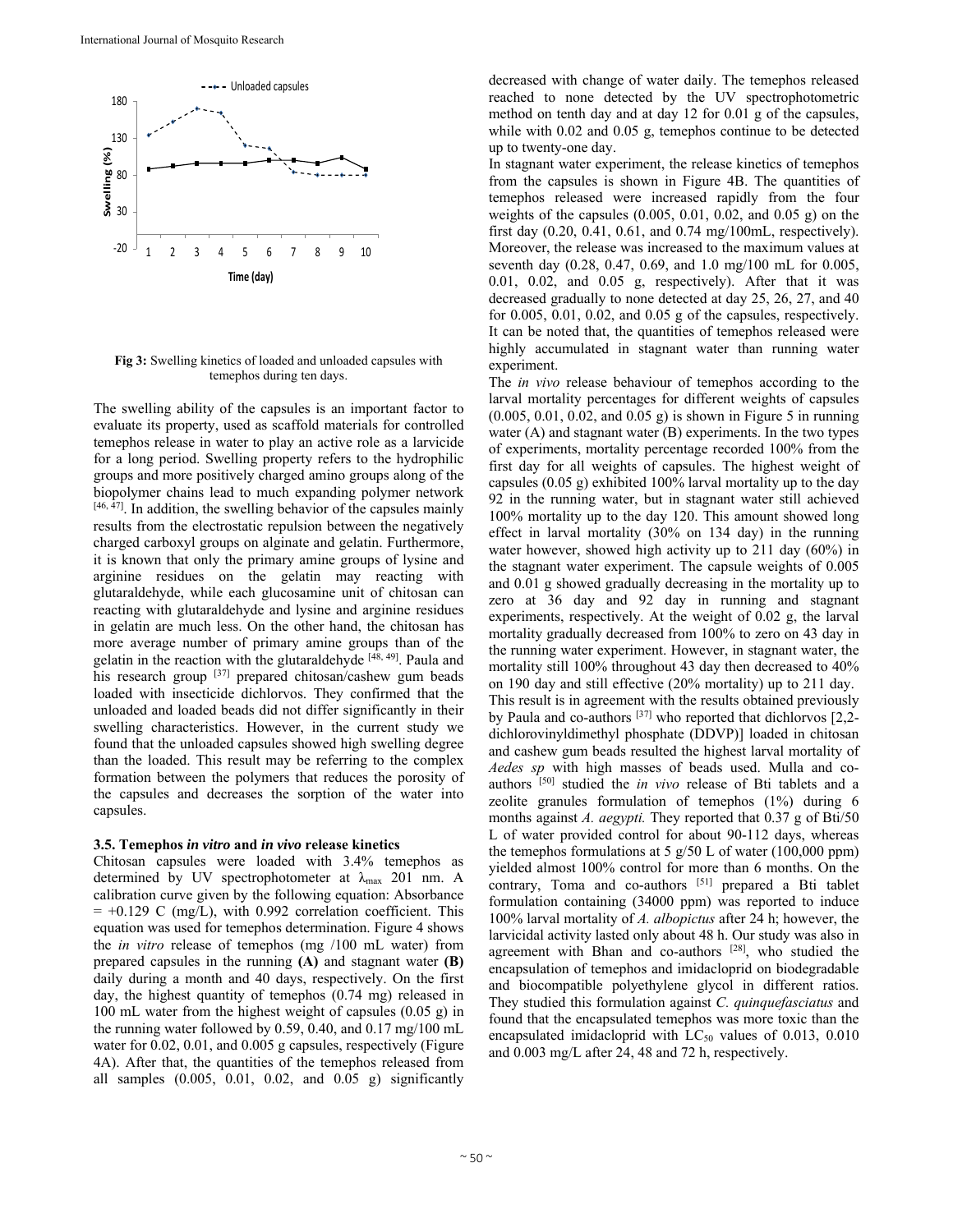

**Fig 4:** *In vitro* release kinetics of the larvicide temephos by UV spectrophotometric assay in running (A) and in stagnant water (B). The *in vivo* release behavior of temephos according to the larval mortality percentages for different weights of capsules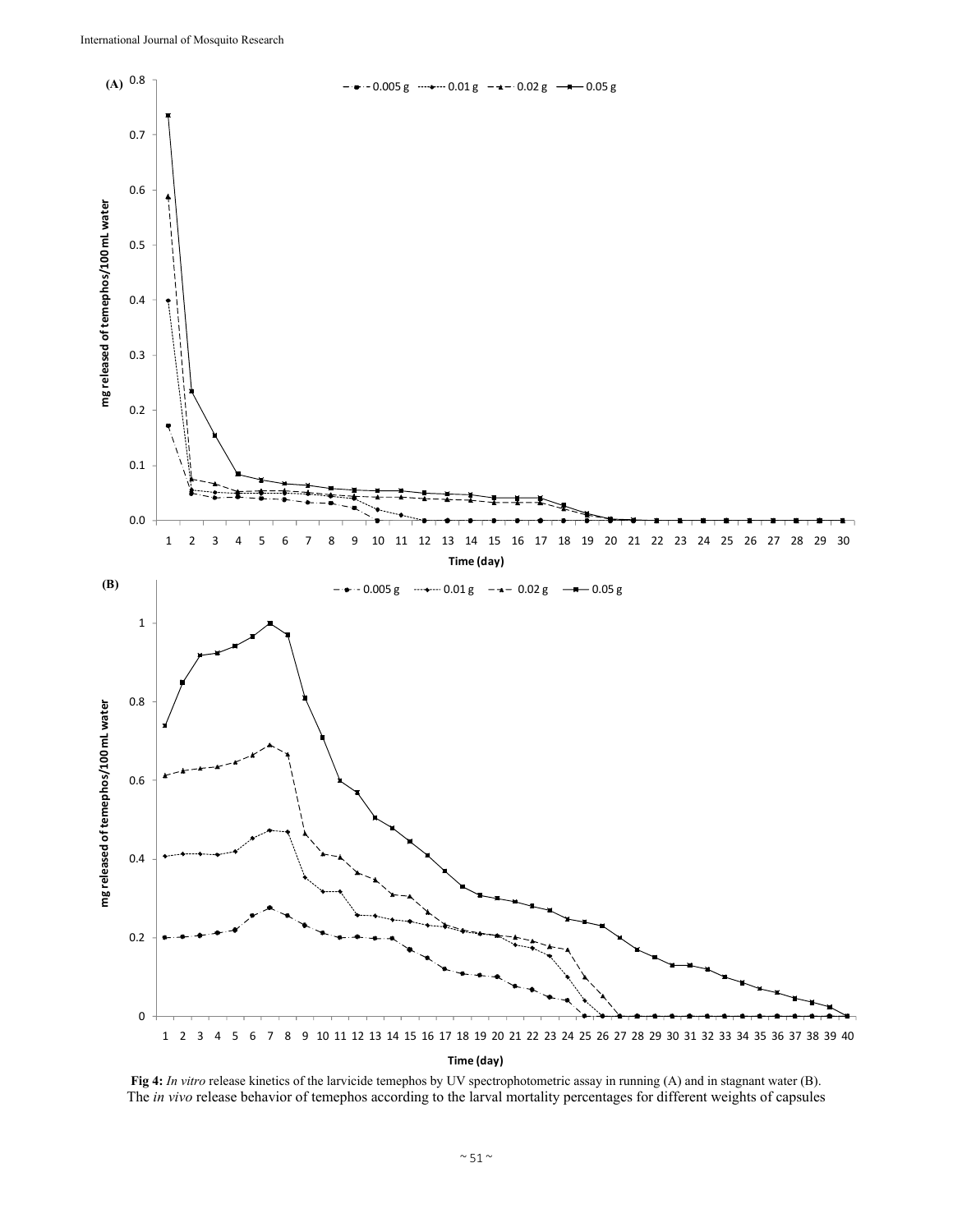

**Fig 5:** *In vivo* release kinetics according to mortality percentage for different weights of capsules (0.005, 0.01, 0.02, and 0.05 g) loaded with temephos (7.35%) calculated by U.V spectroscopy for a period of time. **(A):** In running water (exchange of larvae and water together) and **(B)**: in stagnant water (exchange of larvae only).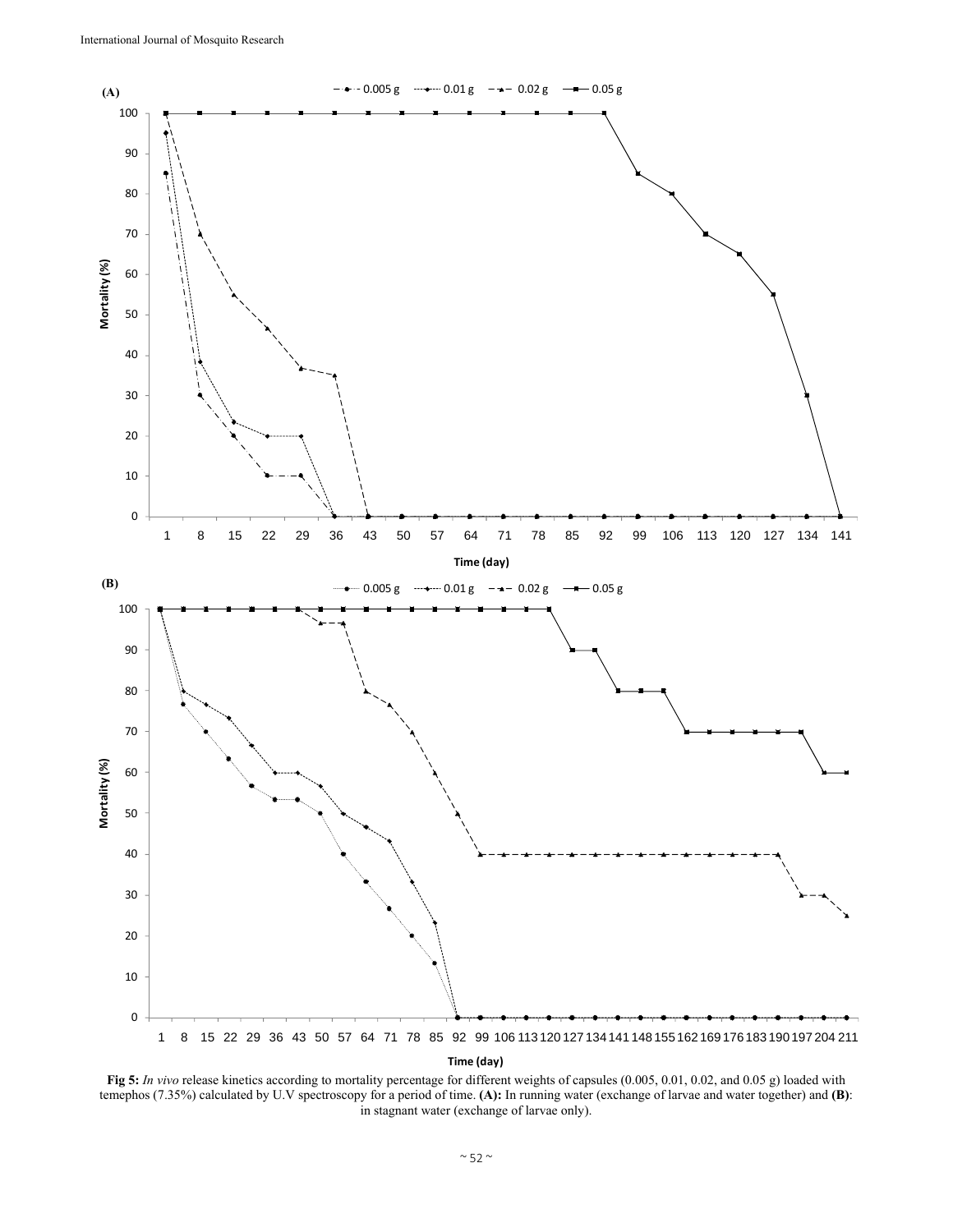# **3.6. Biochemical studies**

The dose response test of the technical insecticide temephos against *C. pipiens* showed LC<sub>50</sub> value at 0.01 mg/L. This result confirmed the results obtained by Al-Sarar and co-authors [52], who reported that this value was 0.0059 mg/L against *Culex spp*. and Rey and co-authors [53] found it was 0.03, 0.15, and 0.07 mg/L for *A. Albopictus, A. Stephensi*, and *C. Pipiens*, respectively.

To explore some biochemical actions, the effect of the  $LC_{50}$ value on AChE, CaE and GST isolated from treated larvae of *C*. *pipiens* for 24 h was studied. The data are shown in Table 2 as specific activity ( $\triangle$ OD. min<sup>-1</sup>. mg protein<sup>-1</sup>) and as inhibition percentages for each enzyme. The untreated larvae of *C. pipiens* have specific activity 5.49, 2.98, and 1.23 for AChE, CaE and GST, respectively. However, temephos reduced the specific activities to 0.88, 0.59, and 0.57, respectively for the same enzymes, respectively. It can be noted that the capsules loaded with temephos caused the highest inhibition percentage in the case of AChE (83.91%) than CaE (80.31%) and GST (53.23%). This result proved that the temephos as an organophosphorus insecticide is specific inhibitor of AChE. Multiple forms of AChE, which confer varying degrees of resistance, have been found in a variety of arthropods [54-56]. Our study is in agreement with the results obtained by Chen and co-authors  $[57]$  who studied non-specific esterases, mixed function oxidases, glutathione-S-transferases, and AChE and they found that the specific activities of AChE in *Ae. aegypti* larvae ranged from 0.08 to 0.13, from 0.19 to 0.2 for CaE, and 0.07 to from 0.15 foe GST at 10 mg/L formulated temephos. Vaughan and co-authors [58] found that paraoxon (an organophosphorus insecticide) gave 90% inhibition of AChE in  $Ae$ . Aegypti. Fourcy and co-authors <sup>[59]</sup> used AChE and CaE as biomarkers to assess the effects of Abate1500e (a.i. temephos) and Vectobac 112 AS (a.i. endotoxins of *Bacillus thuringiensis* var. israelensis, Bti) in Nereis (Hediste) diversicolor. Esterase inhibition revealed a marked impact of temephos and found that exposure to temephos resulted in decreased esterase (both AChE and CaE) activities in the worms collected either 24 or 72 h after treatment. AChE was less sensitive than CaE to pesticide exposure. This may be due to either a higher sensitivity of CaE to temephos, otherwise in our study CaE was less sensitive than AChE.

**Table 2:** Biochemical effects of temephos at LC50 value (0.01 mg/L) on the AChE, CaE, and GST in *C. pipiens* larvae after 24 h of the treatment

| Treatment                                                                            | Specific activity ( $\triangle$ OD, min <sup>-1</sup> , mg protein <sup>-1</sup> ) $\pm$ SE |                 |                 | Inhibition $(\% ) \pm SE$ |                  |                 |  |  |
|--------------------------------------------------------------------------------------|---------------------------------------------------------------------------------------------|-----------------|-----------------|---------------------------|------------------|-----------------|--|--|
|                                                                                      | AChE                                                                                        | CaE             | GST             | AChE                      | CaE              | GST             |  |  |
| Control                                                                              | $5.49 \pm 0.2$                                                                              | $2.98 \pm 0.08$ | $1.23 \pm 0.09$ | $0.00\,$                  | $0.00\,$         | 0.00            |  |  |
| $LC_{50}$ (0.01 mg/L)                                                                | $0.88 \pm 0.04$                                                                             | $0.59 \pm 0.04$ | $0.57 \pm 0.05$ | $83.91 \pm 0.69$          | $80.31 \pm 1.26$ | $53.23 \pm 3.8$ |  |  |
| ACLE: Agated aglices activists CaFi Carbonel activists CST: Clutchiana C transferred |                                                                                             |                 |                 |                           |                  |                 |  |  |

**AChE:** Acetyl coline esterase, **CaE:** Carboxyl esterase, **GST:** Glutathione S- transferase.

# **4. Conclusions**

The biopolymer capsules based on a combination of chitosan, alginate, and gelatin were successfully prepared to envelop the most potent insecticide temephos for sustaining its release against *C. pipiens* larvae. Temephos release kinetics was evaluated by *in vitro* and *in vivo* assays. Both trials were achieved in running and stagnant water daily during a long period. The results proved that the prepared capsules exhibited high residual activities against the larvae for a long time to exceed six months. These results, together with a simple preparation technique, indicate the applicability of these biodegradable capsules as environmentally friendly materials for temephos carrier and controlling its release.

# **5. Acknowledgements**

The authors would like to thank the Research Institute of Medical Entomology, Ministry of Health, Dokki, Giza, Egypt for providing us the susceptible *Culex pipiens* strain. We also acknowledge and cordially thank the Misr El Kheir Foundation: Science, Technology and Innovation (STI) Program (LGA05130114) to support us some important fine chemicals and substrates.

# **6. References**

- 1. David JP, Ismail HM, Chandor Proust A, Paine MJI. Role of cytochrome P450s in insecticide resistance: impact on the control of mosquito-borne diseases and use of insecticides on Earth. Philosophical Transactions of the Royal Society of London B: Biological Sciences 2013; 368(1612):1-12.
- 2. Govindarajan M, Rajeswary M. Mosquito larvicidal properties of *Impatiens balsamina* (Balsaminaceae) against *Anopheles stephensi*, *Aedes aegypti* and *Culex*

*quinquefasciatus* (Diptera: Culicidae). Journal of Coastal Life Medicine 2014; 2(3):222-224.

- 3. Jang YS, Kim MK, Ahn YJ, Lee HS. Larvicidal activity of Brazilian plants against *Aedes aegypti* and *Culex pipiens pallens* (Diptera: Culicidae). Agricultural Chemistry and Biotechnology 2002; 45(3):131-134.
- 4. Scott TW, Takken W. Feeding strategies of anthropophilic mosquitoes result in increased risk of pathogen transmission. Trends in Parasitology 2012; 28(3):114-121.
- 5. Abdel Hamid YM, Soliman MI, Kenawy MA. Geographical distribution and relative abundance of culicine mosquitoes in relation to transmission of lymphatic filariasis in El Menoufia Governorate, Egypt. Journal of the Egyptian Society of Parasitology 2011; 41(1):109-118.
- 6. Meegan JM, Khalil GM, Hoogstraal H, Adham FK. Experimental transmission and field isolation studies implicating *Culex pipiens* as a vector of Rift Valley fever virus in Egypt. The American Journal of Tropical Medicine and Hygiene 1980; 29(6):1405-1410.
- 7. Mukesh Y, Savitri P, Kaushik R, Singh NP. Studies on repellent activity of seed oils alone and in combination on mosquito, *Aedes aegypti*. Journal of Environmental Biology 2014; 35(5):917-922.
- 8. Southgate BA. Bancroftian filariasis in Egypt. Tropical Diseases Bulletin 1979; 76(12):1045-1068.
- 9. World Health Organization. Lymphatic filariasis: the disease and its control: fifth report of the WHO Expert Committee on Filariasis. World Health Organization, 1992.
- 10. Rawlins SC, Moore CG. Biological control of insect pests affecting man and animals in the tropics. Critical Reviews in Microbiology 1989; 16(4):235-252.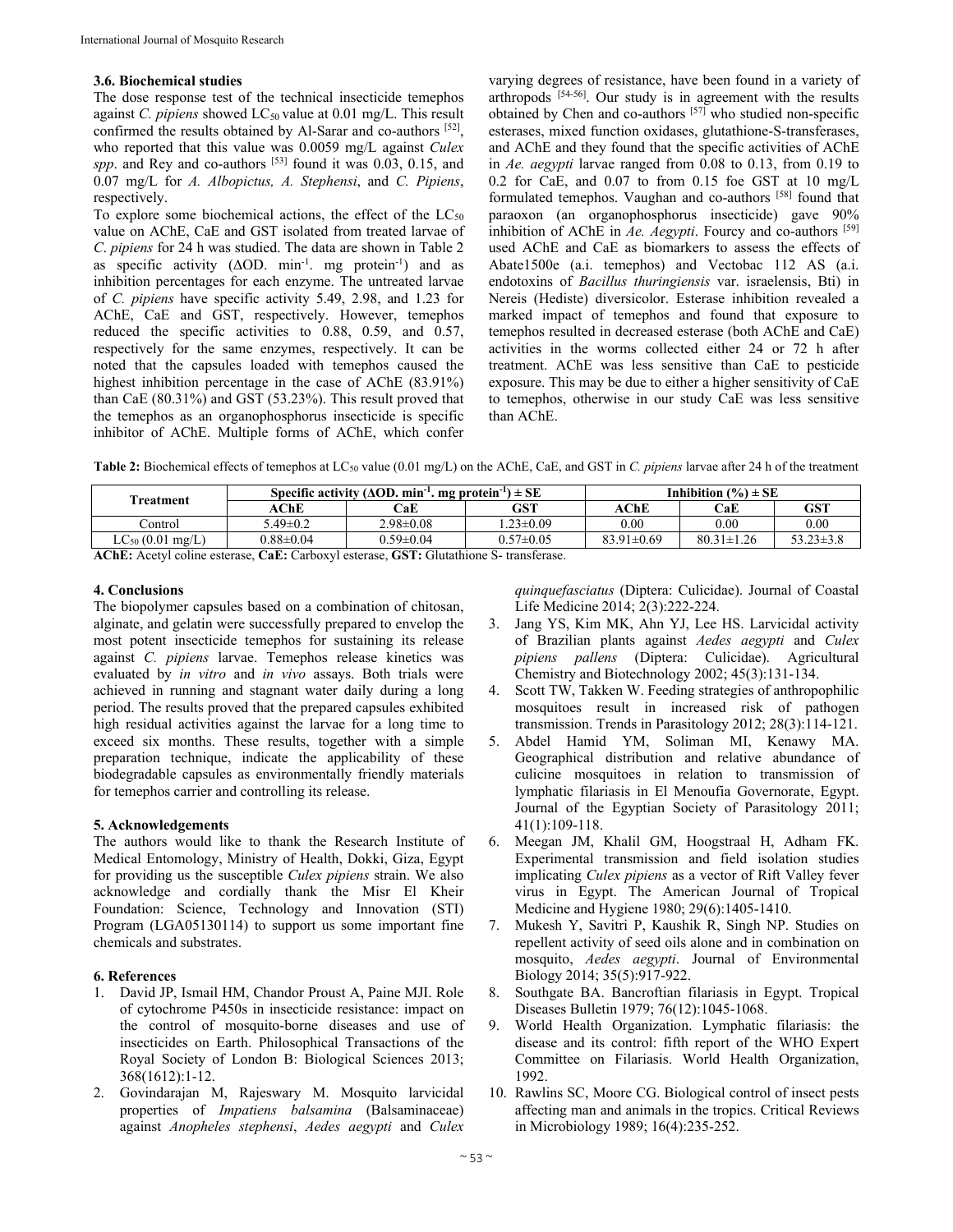- 11. Bellini R, Zeller H, Bortel VW. A review of the vector management methods to prevent and control outbreaks of West Nile virus infection and challenge for Europe. Parasites Vectors, 2014; 7:312-323.
- 12. Gould DJ, Mount GA, Scanlon JE, Sullivan MF, Winter PE. Dengue control on an Island in the Gulf of Thailand I. Results of an *Aedes aegypti* control program. The American Journal of Tropical Medicine and Hygiene 1971; 20(5):705-714.
- 13. Marten GG, Borjas G, Cush M, Fernandez E, Reid JW. Control of larval *Aedes aegypti* (Diptera: Culicidae) by cyclopoid copepods in peridomestic breeding containers. Journal of Medical Entomology 1994; 31(1):36-44.
- 14. Nathan MB. Critical review of *Aedes aegypti* control programs in the Caribbean and selected neighboring countries. Journal of the American Mosquito Control Association 1993; 9(1):1-7.
- 15. El Ouali LA, El-Akhal F, El Amri N, Maniar S, Faraj C. State resistance of the mosquito *Culex pipiens* towards temephos central Morocco. Bulletin de la Societe de Pathologie Exotique (1990) 2014; 107(3):194-198.
- 16. Barbosa S, Black Iv WC, Hastings I. Challenges in estimating insecticide selection pressures from mosquito field data. PLoS Neglected Tropical Diseases 2011; 5:(11).
- 17. Pancharoen C, Kulwichit W, Tantawichien T, Thisyakorn U, Thisyakorn C. Dengue infection: a global concern. Journal of the Medical Association of Thailand= Chotmaihet thangphaet 2002; 85:S25-33.
- 18. Yaicharoen R, Kiatfuengfoo R, Chareonviriyaphap T, Rongnoparut P. Characterization of deltamethrin resistance in field populations of *Aedes aegypti* in Thailand. Journal of Vector Ecology 2005; 30(1):144-150.
- 19. Tusting LS, Thwing J, Sinclair D, Fillinger U, Gimnig J, Bonner KE *et al*. Mosquito larval source management for controlling malaria. The Cochrane Library*,* 2013.
- 20. Araujo AP, Araujo Diniz DF, Helvecio E, de Barros RA, de Oliveira CM, Ayres CF *et al*. The susceptibility of *Aedes aegypti* populations displaying temephos resistance to *Bacillus thuringiensis* israelensis: a basis for management. Parasit Vectors 2013; 6(1):297.
- 21. Singh RK, Mittal PK, Kumar G, Dhiman RC. Insecticide susceptibility status of *Aedes aegypti* and *Anopheles stephensi* larvae against temephos in Delhi, India. International Journal of Mosquito Research 2014; 3:(69- 73.
- 22. Kumar S, Bhanjana G, Sharma A, Sidhu MC, Dilbaghi N. Synthesis characterization and on field evaluation of pesticide loaded sodium alginate nanoparticles. Carbohydrate Polymers 2014; 101:1061-1067.
- 23. Marina C, Bond J, Muñoz J, Valle J, Novelo-Gutiérrez R, Williams T. Efficacy and non-target impact of spinosad, Bti and temephos larvicides for control of *Anopheles spp.* in an endemic malaria region of southern Mexico. Parasit Vectors 2014; 7:45-55.
- 24. Rozendaal JA. Vector control: methods for use by individuals and communities. World Health Organization, 1997.
- 25. Baker RW, Lonsdale HK. Controlled delivery--an emerging use for membranes. International Journal of ChemTech Research 1975; 5(11):668-674.
- 26. Sun C, Shu K, Wang W, Ye Z, Liu T, Gao Y *et al*. Encapsulation and controlled release of hydrophilic pesticide in shell cross-linked nanocapsules containing

aqueous core. International Journal of Pharmaceutics 2014; 463(1):108-114.

- 27. Devi N, Kakati DK. Smart porous microparticles based on gelatin/sodium alginate polyelectrolyte complex. Journal of Food Engineering 2013; 117(2):193-204.
- 28. Bhan S, Mohan L, Srivastava CN. Relative larvicidal potentiality of nano-encapsulated Temephos and Imidacloprid against *Culex quinquefasciatus*. Journal of Asia-Pacific Entomology 2014; 17(4):787-791.
- 29. Roy A, Singh SK, Bajpai J, Bajpai AK. Controlled pesticide release from biodegradable polymers. Central European Journal of Chemistry 2014; 12(4):453-469.
- 30. Scher HB. Controlled-release delivery systems for pesticides. CRC Press, 1999.
- 31. Tsuji K. Microencapsulation of pesticides and their improved handling safety. Journal of Microencapsulation 2001; 18(2):137-147.
- 32. Murata Y, Maeda T, Miyamoto E, Kawashima S. Preparation of chitosan-reinforced alginate gel beadseffects of chitosan on gel matrix erosion. International Journal of Pharmaceutics 1993; 96(1):139-145.
- 33. El-Bokl MM, Moawad HM. Evaluation of some plant extracts as mosquito larvicides. Ain Shams Science Bulletin 1996; 34:351-362.
- 34. Finney DJ. *Probit Analysis: 3d Ed.* Cambridge University Press, 1971.
- 35. Abbott WS. A method of computing the effectiveness of an insecticide. Journal of Economic Entomology 1925; 18(2):265-267.
- 36. Momin RA, Nair MG. Mosquitocidal, nematicidal, and antifungal compounds from *Apium graveolens* L. seeds. Journal of Agricultural and Food Chemistry 2001; 49(1):142-145.
- 37. Paula HCB, de Paula R, Bezerra SKF. Swelling and release kinetics of larvicide‐containing chitosan/cashew gum beads. Journal of Applied Polymer Science 2006; 102(1):395-400.
- 38. Lowry OH, Rosebrough NJ, Farr AL, Randall RJ. Protein measurement with the Folin phenol reagent. Journal of Biological Chemistry 1951; 193(1):265-275.
- 39. Ellman GL, Courtney KD, Andres V, Featherstone RM. A new and rapid colorimetric determination of acetylcholinesterase activity. Biochemical Pharmacology 1961; 7(2):88-95.
- 40. Chanda SM, Mortensen SR, Moser VC, Padilla S. Tissuespecific effects of chlorpyrifos on carboxylesterase and cholinesterase activity in adult rats: an in vitro and in vivo comparison. Toxicological Sciences 1997; 38(2):148-157.
- 41. Saint-Denis M, Labrot F, Narbonne JF, Ribera D. Glutathione, glutathione-related enzymes, and catalase activities in the earthworm *Eisenia fetida andrei*. Archives of Environmental Contamination and Toxicology 1998; 35(4):602-614.
- 42. Shu XZ, Zhu KJ. A novel approach to prepare tripolyphosphate/chitosan complex beads for controlled release drug delivery. International Journal Pharmaceutics 2000; 201(1):51-58.
- 43. Wong TW, Chan LW, Kho SB, Heng PWS. Design of controlled-release solid dosage forms of alginate and chitosan using microwave. Journal of Controlled Release 2002; 84(3):99-114.
- 44. Ngah WSW, Kamari A, Koay YJ. Equilibrium and kinetics studies of adsorption of copper (II) on chitosan and chitosan/PVA beads. International Journal of